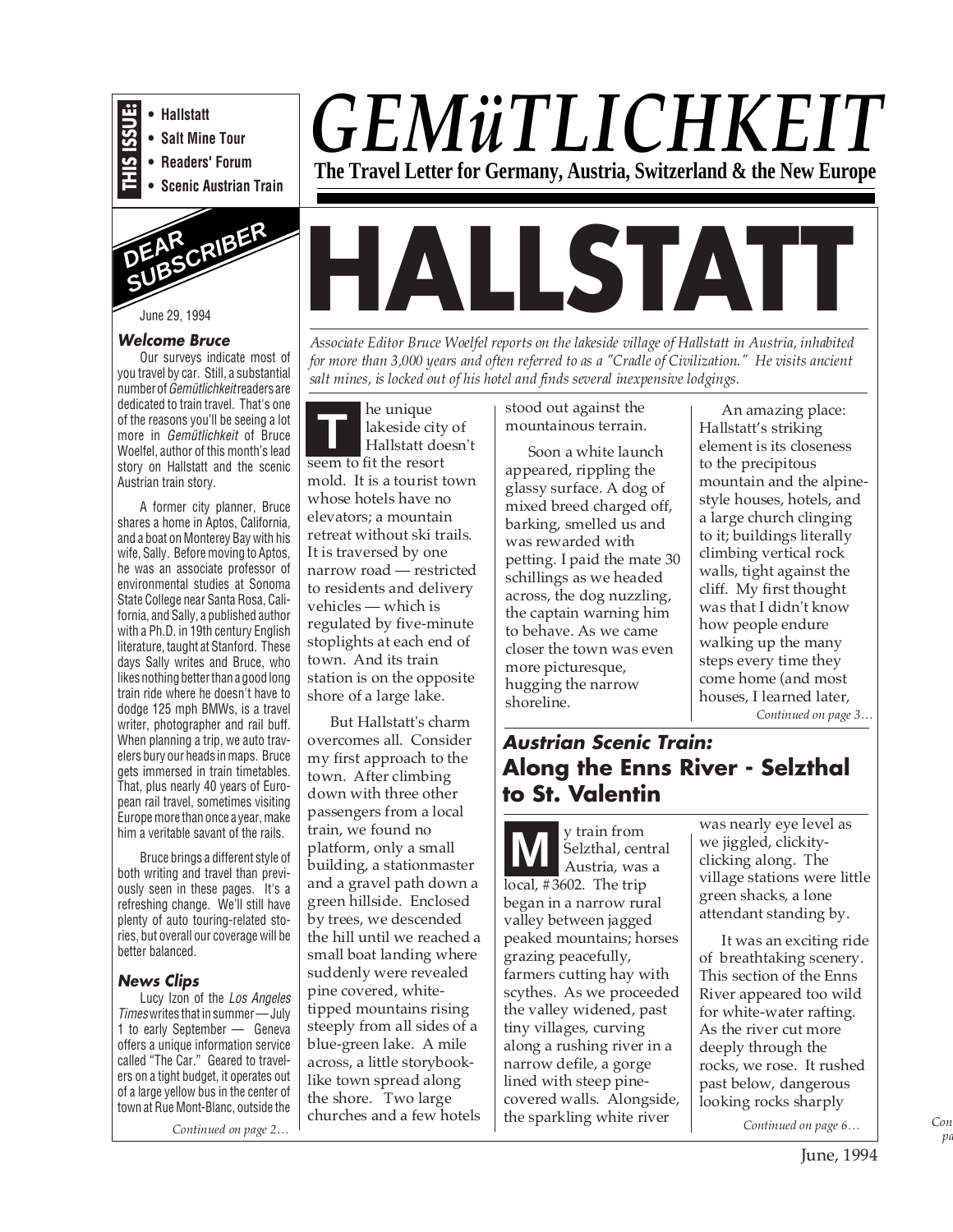# *DEAR SUBSCRIBER Continued from page 1*

shopping gallery under the main rail station. The Car's staff helps visitors locate inexpensive accommodations, restaurants, transportation and entertainment. For example, a woman traveler seeking a cheap hotel might be referred to **Home St. Pierre**, at 4 cour St. Pierre, where clean, shared-room accommodations are about \$11 per night.

The New York Times recently ran an informative piece by J. S. Marcus on the new café culture that has sprung up in Berlin's Prenzlauer Berg district (formerly in East Berlin).

**• Pasternak.** Russian café on Knaackstrasse. From noon to 4 p.m. breakfast is served as well as salads, Russian appetizers such as pirogi and hard-boiled eggs with salmon caviar, and Russian cakes. In the evening there is an excellent menu that includes borscht, beef stroganoff, pelmeni (like pirogi) and blinis. Food is served to 11 p.m., after which the place turns into a bar until 2 a.m. Live Russian music on Tuesday nights. Visitors from 20 to 60 will feel comfortable. Pasternak, 22- 24 Knaackstrasse, phone 441-3399, breakfast \$6 to \$9, dinner entrees \$9 to \$15. Underground station: Seenefelder Platz.

**• Anita Wronski.** Attracts a younger, more fashionable crowd than Pasternak. Café during day but restaurant and bar at night. Dinner is served from 6 p.m. to 1 a.m. Among the menu offerings are good vegetarian dishes like whole wheat Pfannkuchen with fresh spinach and goat's cheese. Breakfast buffet on Sundays from 10 a.m. to 3 p.m. Anita Wronski, 24-26 Knaackstrasse, phone 609- 7589, breakfast \$5 to \$7, dinner entrees \$6 to \$8. Underground station: Seenefelder Platz.

**• Café November.** Run by young East Germans and popular for excellent Italian coffee, imaginative food and unusual atmosphere created, in part, by the café's unique wax lamps made out of disarmed Soviet mortar shells and using halogen bulbs. Their effect, according to Marcus, is "fantastical — like candles turned inside out and then upside down." Food served until 1 a.m. Café

November, 15 Husemannstrasse, phone 442-8425, breakfast \$8, dinner \$7 to \$9. Underground station: Eberswaldstrasse.

**• Café Eckstein.** Features small menu of omelets, baguettes and cakes with dishes like schnitzel (\$8) in the evening. The Eckstein's front is seven 14-feet-tall windows and its interior mostly varnished pine. Serves four beers on tap. Food until midnight. Outdoor tables in warm weather where customers sometimes sit until 4 or 5 in the morning. Café Eckstein, 73 Pappelallee, no phone, entrees \$4 to \$8.

**• Weinstein.** This wine bar's decor is dominated by several 25-liter distillers' bottles of fruit brandy and by a collection of 200 and 300-year old, delicately colored schnapps bottles. Wine sold is mostly from small, private vineyards and from less well-known regions like Southern Moravia in the Czech Republic, considered among the finest vineyards of the old Hapsburg Empire, and the Tokay region of Slovakia, which, in Soviet bloc days, was required to be sent to Hungary and sold as Hungarian Tokay. A quarter liter of Southern Moravian Grüner Veltliner is \$2.50. Light appetizers served at night, including Topinsky, a strong Czech garlic toast. Weinstein, 33 Lychener Strasse, phone 441- 1842. Open daily from 3 p.m. to 2 a.m., appetizers (\$4 to \$6) served after 7 p.m.

Elsewhere in the Times, Paula Butturini reviews Berlin hotels including:

• **Luisenhof**. A "small, quietly elegant hotel recently refurbished from attic to cellar." In the heart of old East Berlin, it was once a training academy for the Communist Party. Double rooms are \$130 to \$185. The Märkisches Museum underground stop is a two-minute walk away and the ride to the Kurfürstendamm, the west's major shopping street, is 18 minutes. Two stops in the opposite direction is the east's main square, Alexanderplatz. The restaurant serves "sturdy German fare" and Ms. Butturini paid \$14 for a fillet of beef. Luisenhof, 92 Köpenicker Strasse, phone 270-0543, fax 279-2983.

• **Hotel Ahorn**. Just off the Ku-damm. Doubles are \$120. Ms Butturini says rooms are simply furnished, the halls are narrow but the atmosphere is cheery. Hotel Ahorn, 40 Schülterstrasse, phone 881-4344, fax 881-6500.

**• Curator Hotel.** One block from the Kurfürstendamm and not quite five years old. The hotel is quiet and attractive, rooms are cheerful, if somewhat nondescript, with broad, tall windows. Doubles are \$170 to \$185 with breakfast. On weekends the price drops to about \$100. Curator Hotel, 41-43 Grolmanstrasse, phone 884-260, fax 884-26-500.

# **The Uncle John Report**

(The following is from John K. Bestor, a Kansas City, Missouri, attorney, who was a U.S. Army artillery Captain in Germany during and after World War II. Since the early 1970s he has returned to Europe each year, spending much of his time in Germany. He is as knowledgeable about auto touring in Europe as anyone I know. — RHB)

The most interesting 'first visit' city on this trip was Weimar, in the former East Germany. By all means it should be the subject of an article in Gemütlichkeit. There will be much additional reconstruction over the next few years as the city prepares for 1999, a year in which Weimar has been designated "Cultural Capital of Europe." Construction activity is already much in evidence and in the city center are a number of pedestrian-only streets whose buildings have new fronts.

Weimar has some extraordinary treasures for those with an interest in history and culture. It was here that the Weimar Republic was born after World War I. Goethe lived and worked in Weimar, and was joined here for some years by Schiller. On the music side, Bach and later Liszt spent some years in Weimar. The houses of Goethe, Schiller and Liszt are very interesting visits. I am not certain of this, but I believe it was in Weimar that Schiller wrote An Der Freudewhich we know as the Ode To Jov. The complete text as sung in Beethoven's Ninth Symphony is an exhibit in the Schiller Museum.

Our hotel on the market place, the **Flamber-**

*Continued on page 8…*

#### *GEMüTLICHKEIT* **The Travel Letter for Germany, Austria, Switzerland & the New Europe**  $\mathbb{R}$ **Rating Category Scale Vol. 8, No. 6 June, 1994**

publication, the publishers can make no guarantees regarding accuracy.

**POSTMASTER: SEND ADDRESS CHANGES TO:** Gemütlichkeit, 2892 Chronicle Ave., Hayward, CA 94542

**Editor & Publisher:** Robert H. Bestor, Jr. **Consulting Editor:**<br>Subscription Dept:.

Second-class postage paid in Hayward, CA.

**Associate Editor:**<br> **C. Fischer. R. Hollidav**<br> **C. Fischer. R. Hollidav Contributing Editors:** C. Fischer, R. Holliday<br> **Design & Composition:** Paul T. Merschdorf **Design & Composition:** Paul T. Merschdorf **Consulting Editor:** Paul T. Merschdorf **Consulting Editor:** Paul Thomas P. Bestor Andy Bestor, K. Steffans

# **Gemütlichkeit** (ISSN 10431756) is published monthly by UpCountry Publishing, 2892 Chronicle Avenue, Hayward, CA 94542. TOLL FREE: 1-800/521- 6722 or 510/538-0628. FAX: 510/582-8296. Subscriptions are \$67 per year for 12 issues. While every effort is made to provide correct information in this

# **HOTEL RESTAURANT RATING KEY**

Unacceptable 0 - 3<br>Adequate 4 - 7 Adequate 4 - 7<br>Average 8 - 11 Average Above Average 12 - 15 Excellent 16 - 20

#### **Hotel Rating Criteria** People/Service 30% Location/Setting 15% Guestrooms 30% Public rooms 5%

**Restaurant Criteria**

Facilities/Restaurant 20%

Service 20% Atmosphere 15%

# **Special Designations**

- **G** By virtue of location, decor, special charm, warmth of management, or combination thereof, an especially pleasant establishment. Food 65%
- **\$** Offers significant value.

Gemütlichkeit 2 June, 1994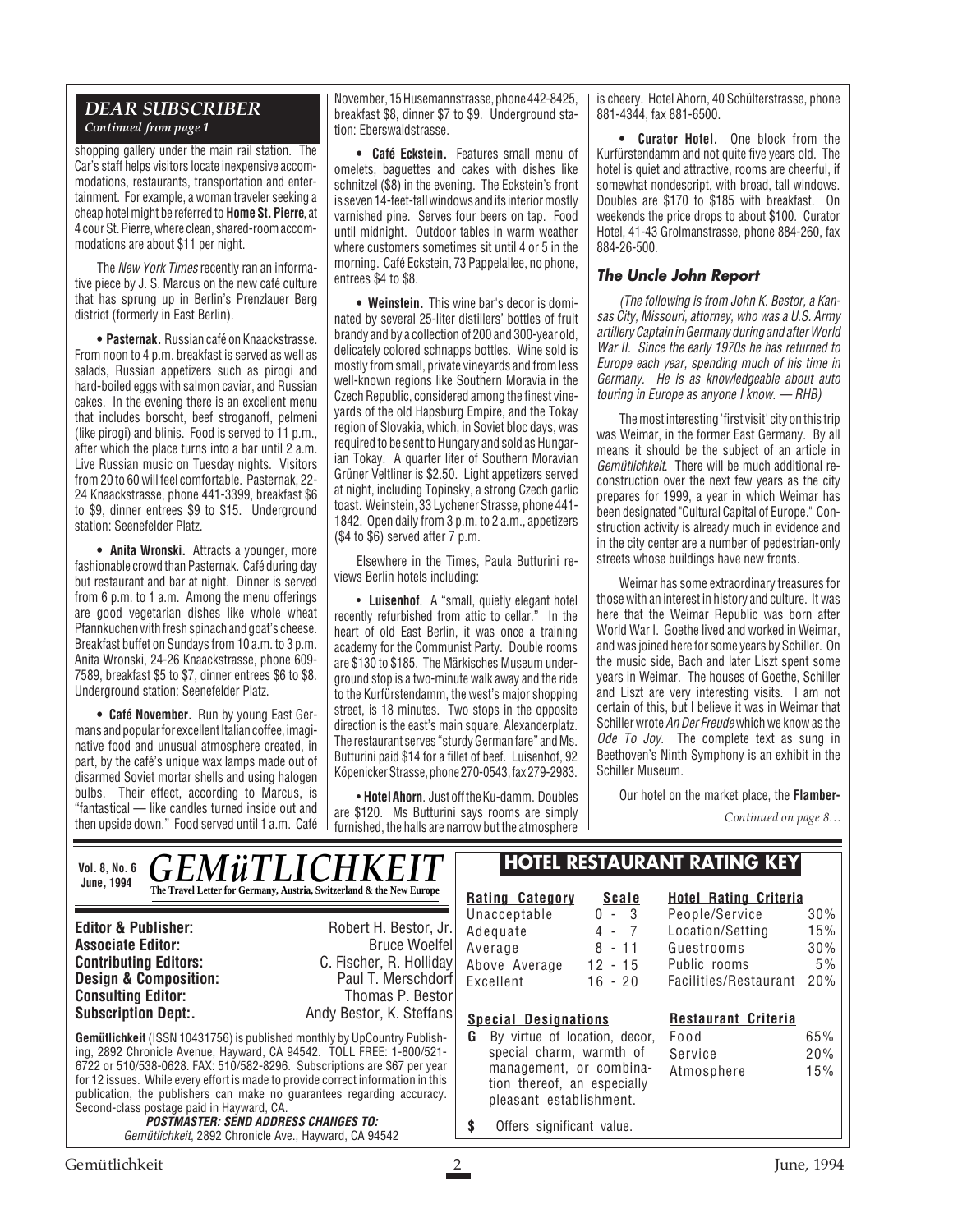## *HALLSTATT Continued from page 1*

are heated with wood, thus requiring the portage of heavy logs in addition to groceries).

This is a very small town, only 1,000 full time residents, although 500 students take up some of the off-season slack. Near the cobblestoned main square, enclosed by several rustic inns, are a bar, grocery store, souvenir shops, bank, tourist office, post office, and a boat hire service, as well as a couple of small parking lots. The dominant sound is from a waterfall flowing down the mountainside in back of the buildings and out through a rock-lined channel to the Lake. Engine noises from approaching cars herald themselves minutes in advance. Sitting at a terraced restaurant facing the lake and sipping a glass of wine, I am enveloped by a deep sense of peace. Nearby, white swans and electric boats ply slowly back and forth. The late sun illuminates the mountains, white snow glistens on their tops.

Later I explore. The town is traversed by only one 10-12 foot wide road and there is little traffic except between 6 and 10 a.m. when a few delivery trucks enter. There are many spaces seemingly too small for vehicles of normal size. Next morning I watched a beverage delivery truck barely squeeze through a narrow alley underneath overhanging balconies, only inches to spare on all sides.

To the north for a kilometer or so the road is lined with guest houses and restaurants overlooking the lake, including a pizzeria and a bakery (the only place in town for early coffee). Beyond is a gated barrier with a stoplight allowing five minutes for traffic in each direction and displaying the remaining time before the next light change. Entry is limited to residents and guests who have already arranged for rooms or who do so by

using the nearby phone. The main highway bypasses Hallstatt, plunging into two one-lane tunnels which emerge at the other end of town.

South of the main square the road passes between houses clinging to slopes above and terraced down to the lake below. Space for new buildings is scarce. On the upslope side I looked at an addition being carved into the hill. New stone walls enclosed a circular flight of stone steps built against a wall of vertical rock. The living space gained was tiny, only a small room two floors above. Nearby, a huge stone church sat 100 feet higher than the road, more steps leading up to it.

Few speak English fluently. Some know a few words here and there, others none at all. When I sat down on the terrace of a lakeside restaurant, a young waiter ap-

*Continued on page 4…*

# **ABOUT HALLSTATT**

# **Population:** 1,131

**Altitude:** 1,677 feet

Hallstatt Lake: 1,667 feet above sea level, 5 miles long, 1.5 miles wide, 684 meters deep. Clear mountain water - abundant fish stocks.

Approximate rail distance and travel times from:

| Graz      | $205 \mathrm{km}$ | 128 mi | 6.0 <sub>hrs</sub> |
|-----------|-------------------|--------|--------------------|
| Innsbruck | 332 km            | 207 mi | $4.5$ hrs          |
| Salzburg  | 136 km            | 85 mi  | 2.0 <sub>hrs</sub> |
| Vienna    | 311 km            | 194 mi | 4.0 <sub>hrs</sub> |
| Munich    | 289 km            | 180 mi | $3.5$ hrs          |
| Frankfurt | 747 km            | 465 mi | 7.0 <sub>hrs</sub> |
| Zürich    | 607 km            | 378 mi | 8.5 <sub>hrs</sub> |

Tourist Information Hallstatt Postfach 7 A-4830 Hallstatt, Austria Telephone 6134-352

#### **Important Dates**

1000-500 B.C. - The "Hallstatt Period." Artifacts from this time are on display in the town's museum of prehistory.

1284 - The Rudolfsturm, named after the first Hapsburg, Rudolf I, was built by his son, Albrecht, as a defense tower to protect the Hallstatt salt mine. One of the oldest buildings of the Hapsburg reign.

1311 - Hallstatt salt mine reopened and new salt laws approved after the death of Albrecht. On the 21st of January, 1311, the citizens of Hallstatt were granted market privileges.

1504 - Emperor Maximilian I

traveled through the Salzkammergut visiting the Hallstatt salt mines and the Rudolfsturm. Today an inscription commemorating this visit can be seen on the "inscribed stone," which is on the path to the mines. .

1854 - On the 19th of September a number of graves in the old Hallstatt graveyard, especially rich in artifacts of the "Hallstatt Period," were opened in the presence of Emperor Franz Josef I and the Empress.

# **Places of Special Interest**

• The Evangelical church and the Catholic parish church (with its magnificent carved Pacher-Astl Altar which is similar to the one in St. Wolfgang) in the idyllic surroundings of the Mountain Cemetery.

• The Prehistoric and Local Culture Museums with many finds from the Hallstatt Period.

• A visit to the oldest salt mine in the world (reached via the funicular railway to the Rudolfsturm and a 15 minute walk in the upper valley). You'll pass the historic Hallstatt graveyard.

• Jewelry shop with copies of "Hallstatt Period" jewelry.. Kunstgewerbe und Bootsverleih, Alois Riedler, Gosaumühlstrasse 98 (near the main square). Telephone 06134/320.M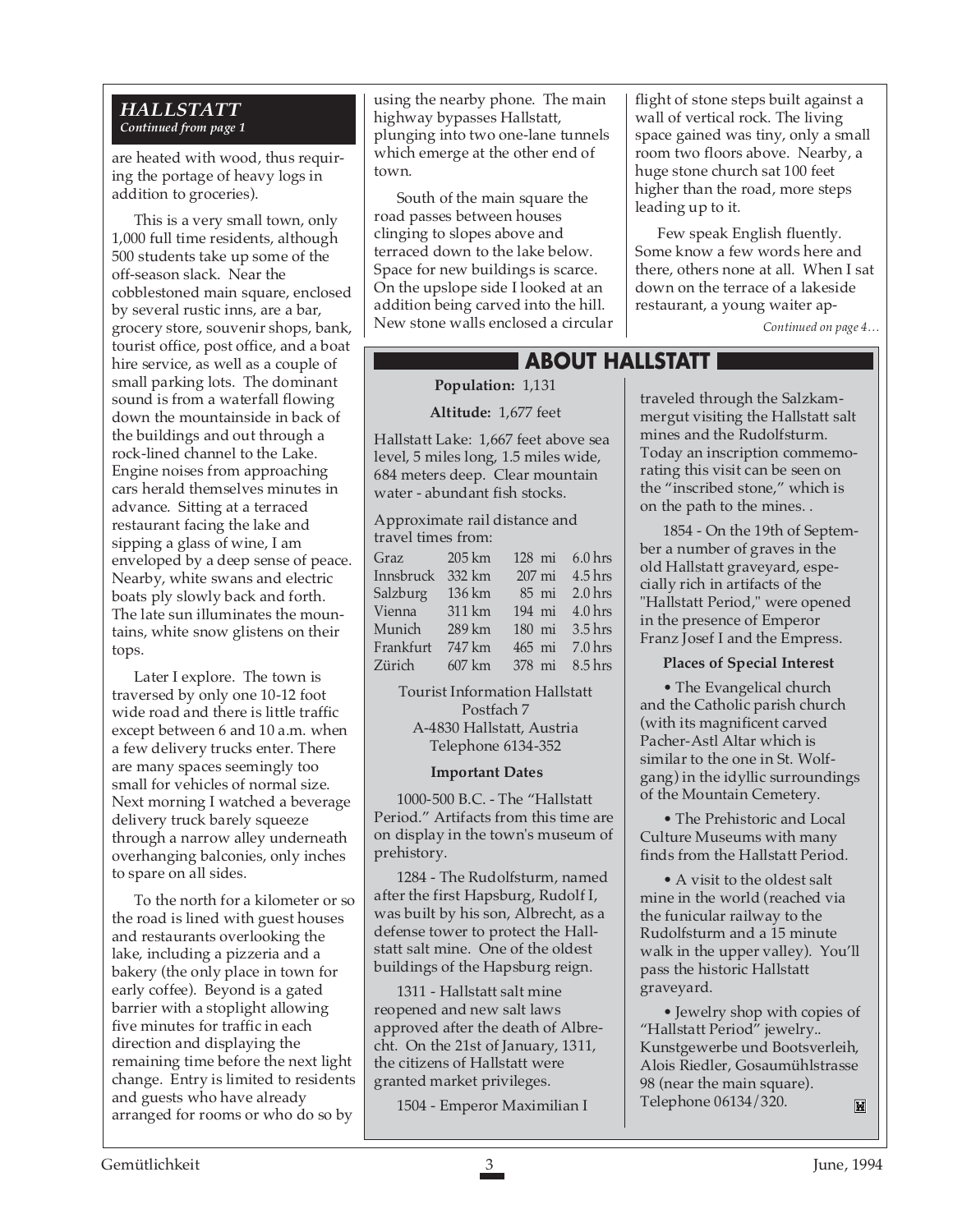# *HALLSTATT Continued from page 3*

peared and my German vocabulary (minuscule under the best conditions) deserted me. "Vino? Vin? Wine? Every language except German. He looked blank (perhaps he was from Turkey?) and left, returning with the owner who listened to my request: "I would like a glass of white wine." "Okay," he said and returned a couple of minutes later with a glass of red wine. But it didn't matter, because this is a unique and charming place.

Night life is limited: in some of the hotels during summer there are rock groups and folkloric dancing. Various activities may be enjoyed during the day. Besides the electric boats, there are 1 1/2 hour round trips on a motor boat for 70 AS (\$6.5). The water is cool for swimming (maximum 65 degrees Fahrenheit), but with the use of a wet-suit scuba diving is an option. A diving school in a building near the main square also rents rooms and maintains a restaurant. The lake waters are very clear (all waste is piped far away). In the past, archaeological treasures and some post World War II relics have been retrieved, including a large amount of five-pound sterling notes expertly counterfeited by the Nazis in preparation for their projected invasion of Britain.

The small, town museum has some fascinating remains of Hallstatt's prehistoric past, during the Bronze Age, more than 1000 years before Christ: chisels, ornaments and knives and evidence of salt-trading in that time. Also bones and mining implements plus a leather hat and jewelry from the "Hallstatt Period" 800-400 B.C. Some of these treasures were taken from the lake, others from the salt mines above, where more than 2000 graves were found and recorded in the late 19th century.

# **Salt Mine Excursion**

My visit to the salt mines, operated since 1100 B.C., was a memorable experience. The tour

lasts close to two hours and costs about \$15 (half that with a coupon obtainable by hotel guests). Don't attempt it unless you are prepared for some rather strenuous exercise (as well as a considerable amount  $of$  fun).

After a 10-minute walk outside the north barrier, I reached the funicular and ascended 1000 feet up the mountain. From here I walked five minutes up a steep path to a building where, after buying my ticket, about 30 young and middle-aged, mostly Germanspeaking, tourists and I were shown into a sort of locker room where we donned cloth trousers and coats over our clothes. Although there were various sizes, nothing fit properly and everyone enjoyed a laugh at the results.

Valuables checked, but retaining my folding umbrella (it poured all day), we walked uphill to the mine entrance. With much joking and more laughter everybody straddled a wooden train, legs and torso tight against the person in front, and we were powered for 10 minutes through the narrow tunnel, heads down and legs close together to avoid being bumped. This was followed by a walk through a narrower shaft lit by electric lanterns, the taller members of our party (including myself) ducking and bowing to keep heads intact.

Next, in a sitting position, we slid down a wooden slide, everyone having a joyous time, to a room where guides lectured in German and Italian about the mine's history (one hopes that during tourist season the lecture will include English). Then, we ascended circular stairs along more shaft, to a theater-like space where a video (earphones with English spoken) described modern salt mining methods.

We were then shown an underground lake 1/4 mile in diameter which gleamed blackly in the dim light, reflecting the uneven ceiling. The lights were then turned off

momentarily so that we could enjoy the total darkness. Then more steps, a long circular stairway up to a display of miners from 1100-400 B.C.: a tall Celt with platinum blond hair and a very tired looking smaller man from a later period lugging rock salt chopped out of the mine, which was then carried down the mountain by women and floated away by barge to the Danube river. A very precious material salt; over the years forests have been cut to obtain it and wars fought over it.

The tour ended with more walks through passageways, another straddle-train, and out again to doff our "mining clothes" and return to town.

# **Hotels & Guest Houses**

None of Hallstatt's hotels have elevators, although assistance with luggage is usually available to those who request it. High season is July 15-September 15. Prices are about 10% lower at other times of the year. Visitors may call in from the barriers at either end of town, obtain a room and get permission to bring in a car. There is some parking in the tunnel, some in the town proper and some at the barriers. Hotels give out a card for half-price admission to the salt mine and caves.

Hotel Grüner Baum This is the best hotel, the friendliest and also the most expensive. It has the nicest rooms, including the only bathtubs in town (the others have showers). Except for Grüner Baum, guesthouses don't take major credit cards. Karin Jungmair, the owner, will provide money on Visa and other cards to meet bills at other guest houses when the bank is closed. Room Number two, a double with two separate beds, has a huge tub and a balcony with a lake view. Number 23 is large double corner room with lakeview on two sides, large bathroom with huge tub, European beds (two mattresses, one head-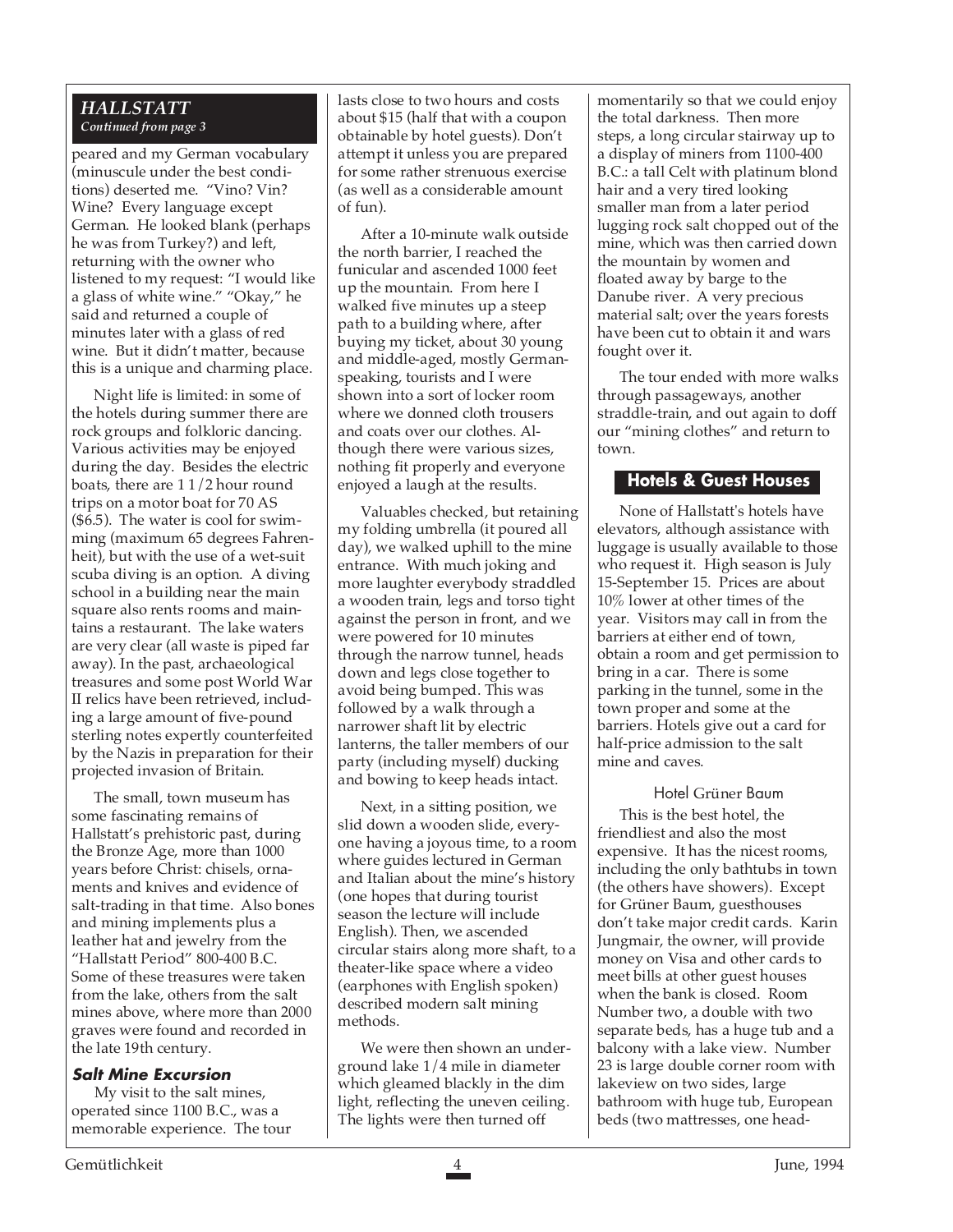board). Number 32 is a family apartment, two connected rooms and a lakeside terrace, with sofa and easy chairs in living room, suitable for four persons. Number five, a single, has its own terrace.

**Address:** Hotel Grüner Baum, Marktplatz 104, A-4830 Hallstatt **Phone:** 06134/263

**Fax:** 06134/420

**Location:** On main square

**Rooms:** 20 doubles, two singles **Proprietor:** Karin Jungmair **Prices:** Singles 750-850 AS (\$71-\$81), doubles 1500-1700 AS (\$143-\$162). Doubles rented as singles cost 850 AS (\$81).

A family apartment for four is 2000 AS (\$175) including buffet breakfast

**Meals:** All available **Facilities:** Writing room, outdoor terrace

**Credit Cards:** All **Disabled:** Not suitable **Closed:** November 1-Dec 22 **Parking:** Outdoor adjacent to building. No charge Rating: ABOVE AVERAGE  $14/20$ 

# Bräu Gasthof

An old building with restaurant, built in 1472. Present management took over in 1850, ran it as a brewery until 1917, then converted it to a hotel. Average sized doubles with toilet and shower 700-760 AS (\$67- \$72) including breakfast. European beds, small windows looking out on lake, chairs, no desk. Renovated old furniture.

The restaurant, which is closed in winter, is typical of Hallstatt in style and price. A meal consisting of asparagus cream soup, pork cutlet, potatoes, mixed salad and fresh fruit was 145 AS (\$14). Ravioli in gorgonzola cheese with salad was 115 AS (\$11). Steak with potatoes cost 125 AS (\$12). A daily special of pork cutlet, veal sausage, noodles and sauerkraut was 125 AS (\$12).

**Address:** Bräu Gasthof, Seestrasse 120, A-4830 Hallstatt **Phone:** 061 34/221

**Location:** Near main square **Rooms:** 10 doubles **Proprietor:** Familie Lobisser **Prices:** 700-760 AS (\$67-\$72) including breakfast **Meals:** All available in restaurant with outside lake terrace. **Facilities:** Meeting room for 200 **Credit cards:** Not accepted **Disabled:** Not suitable **Closed:** November-April **Parking:** Outside spaces available at no charge **Rating:** AVERAGE 10/20

# Gasthof Simony

Originally a theater and partially destroyed in a fire in 1750, then rebuilt. Became a hotel in 1880. Last renovated in 1979 and full of antiques. Rather dark rooms. Some have doors of head bumping height. Average sized doubles with windows facing lake 500 to 800 AS (\$48-

# minute walk from hotel **Rating:** AVERAGE 9/20



Haus Sarstein Haus Sarstein<br>This excellent *pension* is **EDITOR'S** *Gemütlichkeit's* pick as the place to stay in Hallstatt. A private house more than 100 years old, it was extensively renovated and became a guest house 1936. A continental breakfast is served on the lowest floor in a room facing the lake and an outdoor patio from which a diving board projects over the water. CHOICE

Number 14 is a lovely lakeside double of average size with a balcony with chairs and table. The bathroom has a small "sitz bath" tub with shower. Rates are 280 AS (\$27) single and 560 (\$53) double. Number seven, another nice double, priced at 200 AS (\$19) single and 400 AS (\$38) double, also has a balcony with lake view, though the

# *The excellent Pension Sarstein is Gemütlichkeit's pick as the place to stay in Hallstatt.*

\$76). Less expensive doubles, like Number 12, have a toilet and shower shared by two rooms. Number two, a double for 600 AS (\$57) has shower and toilet down the hall but a good lake view. Number nine, a corner double for 750 AS (\$71) has toilet and shower, a view of the town square, and four beds.

**Address:** Gasthof Simony, Markt 105, A-4830 Hallstatt **Phone:** 061 34/231 **Location:** Near the main square **Rooms:** Two singles, 10 doubles **Proprietor:** Familie Scheutz **Prices:** Singles 300 AS (\$29), doubles 500-800 AS (\$48-\$76) with breakfast **Meals:** All available but restaurant under separate management **Facilities:** Common room **Credit cards:** None **Parking:** Free public garage, five-

bath is down the hall. The shared bathrooms are exceptionally clean and nice. Upon arrival by car, contact Frau Fisher by phone.

**Address:** Haus Sarstein, A-4830 Hallstatt 83 **Phone:** 06134/217 **Location:** On the main road near the main square **Rooms:** One single, 12 doubles, three with bath **Proprietor:** Frau Fisher **Prices:** Single 280 AS (\$27), doubles 400-560 AS (\$38-\$53) with breakfast **Meals:** Breakfast only **Facilities:** Outdoor terrace on lake **Credit cards:** Not accepted **Disabled:** Not suitable **Closed:** Never **Parking:** Public garage, a 10-minute walk from hotel **Rating:** ABOVE AVERAGE 14/20 **G \$**

*Continued on page 6....*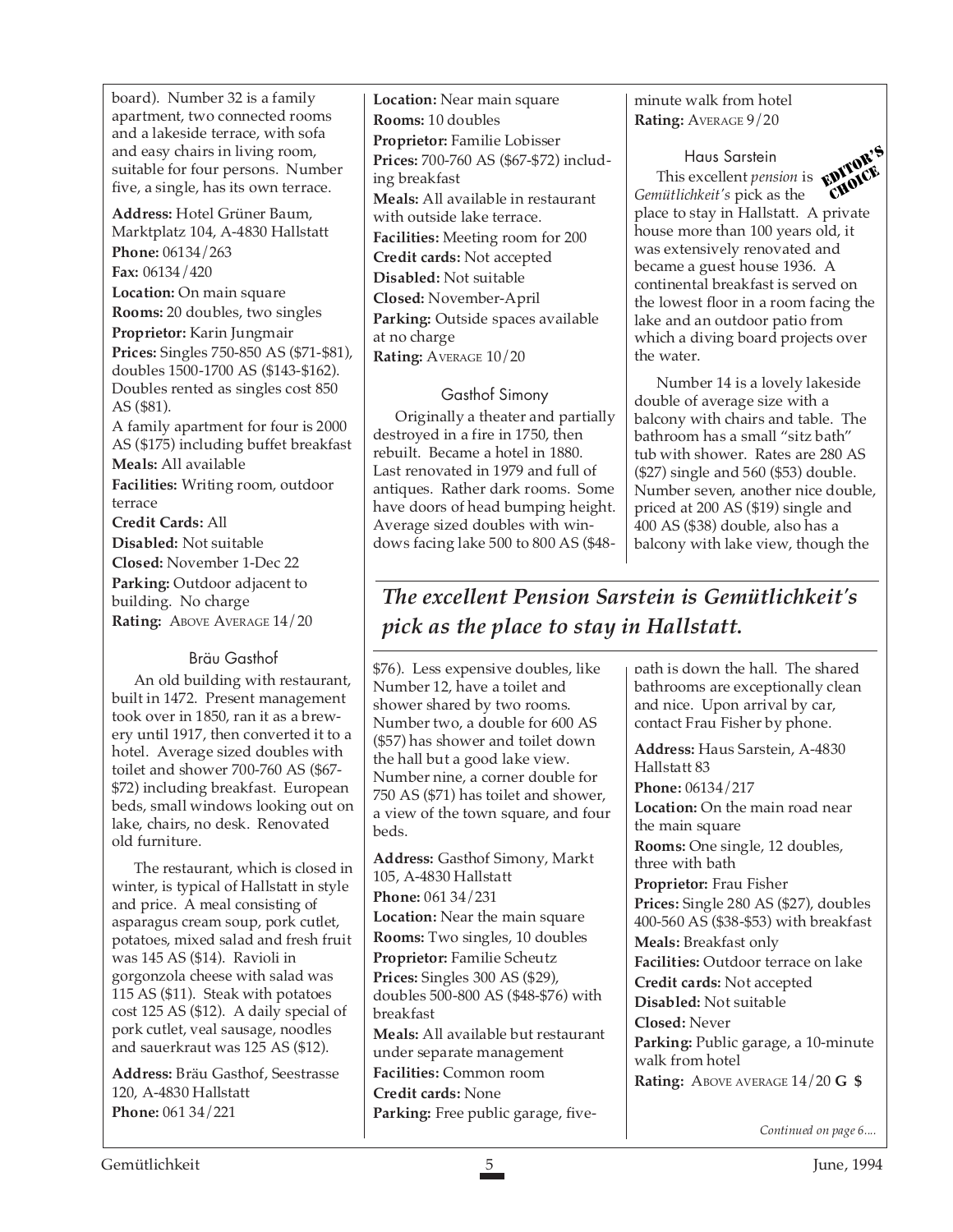# *HALLSTATT Continued from page 5*

# Gasthof Zauner

Not recommended without changes. Amazing as it may seem, the hotel is routinely closed from 3 to 5 p.m. When I got there, though I had reserved ahead and informed the hotel of my approximate arrival time, the Zauner was locked. I searched for a way to get in. One entrance led up a flight of stairs to two locked doors appearing to be a kitchen and a restaurant. On the ground floor was a locked "reception room." The only unlocked door led to a toilet. After a wait of half an hour, during which I made futile inquires in a nearby grocery store as to the whereabouts of the hotel's manager, a man finally appeared and asked, "You want room?" I was led up two flights of stairs to an 8' x 10' single room so small my opened suitcase nearly blocked its entrance. The room's best feature was a balcony overlooking the lake. It also had a small desk, bed and small bath with shower. The reading light was

# *SCENIC TRAIN Continued from page 1*

protruding from its foamy surface. As the train cut in and out of tunnels 60 feet above the Enns, old single lane bridges passed below; a slim concrete highway was overhead, crossing and recrossing the gorge. Then the river began to lose its wild character.

In the little town of Hieflau, halfway through our 70-mile trip, it widened and became less turbulent. Dikes walled it off from the tracks and we entered tunnels where the gorge was too narrow for us and the river. In Grosreifling, a valley town with a distinctive onion-towered church with a gold clock, the highway soared dramatically overhead.

Alone in the coach, it seemed like a private run. The ride continued along a more gentle river

poor, and there was no hot water the last night when I wished to shower. Breakfast is not served until 8 a.m., inconvenient for early risers.

Worse, the Zauner wasn't particularly friendly (although they arranged to get money from my Visa when I left). The young waitress in the breakfast room was sulky and grim. Initially, she told me where to sit but then moved me twice and never once smiled. When I left early in the morning no one was around and the front door was again locked. After a moment of panic, I used my room key to escape.

The restaurant is reputed to be the best in town, but my dinner was mediocre. "Gypsy brochette" was liver, bacon and sausage on a skewer with rice and a spicy red sauce. The rolls were good and the meal cheap, 110 AS (\$10).

Single rooms rent for 490-560 AS (\$47-\$53) and doubles for 980- 1020 AS (\$93-\$97).

**Hotel Rating:** UNACCEPTABLE 3/20 **Restaurant Rating:** ADEQUATE 6/20 Gasthaus zur Mühle (Youth Hostel)

An attractive, inexpensive hostel. It has a typical Austrian restaurant with plenty of good food: pasta dishes \$6-\$7, soups \$2.50- \$3.50, pizzas \$6-\$8.50 (bacon and onions), mixed grill \$10 and roast venison \$11.50.

Rooms can be rented with from three to 20 beds.

**Address:** Gasthaus zur Mühle, Kirchenweg 36, A-4830 Hallstatt **Phone:** 06134/318 **Location:** Close to the main square **Rooms:** 60 Beds **Proprietor:** Family Toro **Prices:** 110 AS/bed (\$10) plus \$3 extra for sheets and blankets, \$3.50 for breakfast. **Meals:** All available **Facilities:** Restaurant **Credit Cards:** Not accepted **Parking:** Call from gate for instructions **Hotel Rating:** ADEQUATE 7/20 **\$ Restaurant Rating:** AVERAGE 9/20 **\$**

course, more towns, each with its dominating church. In places the gorge narrowed, churches and alpine homes perched on its slopes. Wheels scraped around sharp curves as we passed several hydroelectric stations using the rivers' energy, then climbed 80 feet above to a wide valley past dairy farms, more hydro installations and small industrial plants, the

Enns now wide, still and quiet. At a stop at Steyr, with its towering Gothic church, the train came to life as a dozen teenagers boarded. After a pause in the small city of St. Valentin, the run continued past level fields to Linz.

This was a special train ride. Well worth a detour off the main line. Ħ

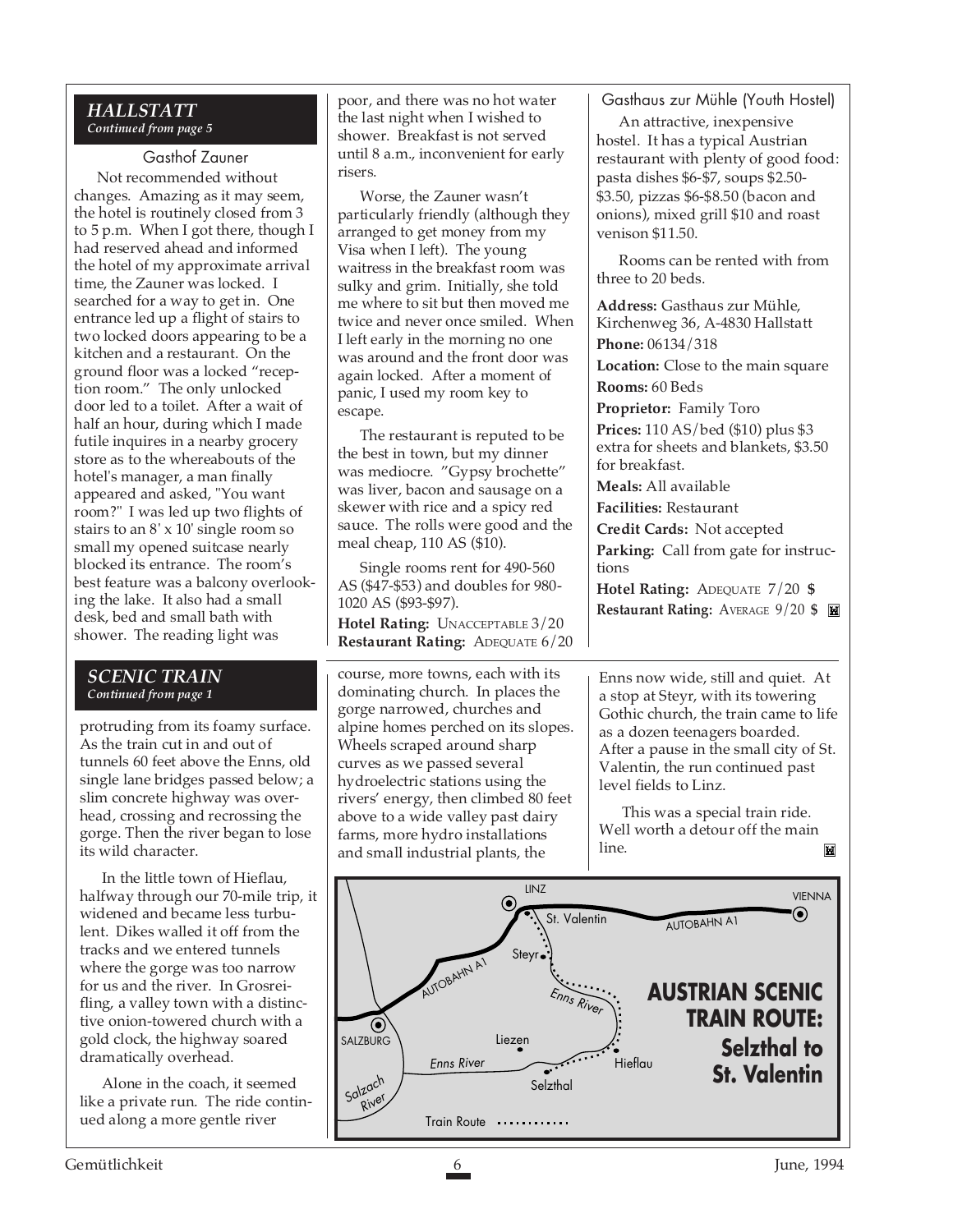# **READERS' FORUM**

# **Dürnstein Not That Cheap**

In the April 1994 edition you mention a drive through the Wachau-Danube part of Eastern Austria as a recommended destination. I have driven this route several times, most recently earlier this month, and agree that it is one of the most interesting and scenic areas in Austria.

In recommending the **Schloss Dürnstein** for overnighting, you chose an unusually fine small hotel, but I am afraid the price you quoted of "about \$110, including breakfast and dinner" might mislead some of your readers.

Such a price could never be per room per night, and even on a per person per night basis it is lower than the prices we were quoted and paid when we stayed there a couple of weeks ago. Frau Theiry (the owner) quoted us 2300 Austrian Schillings, including breakfast, for two persons in a double room, and 300 schillings per person per day extra of half-pension (breakfast and dinner). This would bring the price to 2900 schillings, or about \$264 per room per day, including breakfast and dinner for two persons. Schloss Dürnstein also has more expensive rooms than the above and the best accommodations facing the Danube River are not easy to obtain unless such a request is made well ahead of time and confirmed in writing.

It should also be pointed out that this hotel does a very large luncheon business with all the day-trippers arriving by excursion boat from Vienna. Good lunch tables on the hotel's outstanding veranda overlooking the river might be hard to obtain when one of these groups is in town. Matthias Sheeleigh, Summit, NJ

*(Ed. note: We should have been a little more specific in our "15 Suggestions to Avoid the Summer Tourist Crush" story. With respect to hotel*

*prices we used the phrase "rooms from about" and thus the prices quoted were for each hotel's lowest priced single room. According to information supplied by the hotel, rates for a single room with breakfast and dinner start at 1,300 AS, or using an exchange rate of 11.5 schillings per dollar, about \$113. The exchange rate now is now closer to 10.5 and the same room will cost \$124. Two persons traveling together, particularly at high season, will, of course, pay substantially more.)*

# **Vienna Restaurant**

In a recent (I think February 1994) issue you featured "Cheap Eats—Vienna" and mentioned **Zur Hohe Brücke**, 1010 Wien, Wipplingerstrasse 23. We ate there and I gave the owner, Hans Rettig, a copy of the issue. This restaurant was close to our hotel. We went back a second time. The prices were moderate and the service, atmosphere and food were all excellent. We'll return next year.

Our hotel, **Tigra** (Tiefer Graben 14 ) is inside the Ring and has a good location for walking. The apartment at 1280 AS (\$117) was a good value.

Richard S. Werner, Richmond TX

# **Eastern Germany Comments**

We have just returned from a motoring trip through the former East Germany and have a few observations. Finding one's way in the cities can be a maze-like adventure. One way streets, few road signs, pedestrian zones and reconstruction are some of the hazards. A good example is Weimar. Another is Dresden where arriving at the front door of the **Dresden Hilton** is nearly impossible. Another town with traffic problems is Eisenach. Try to reach the **Wartburg-Hotel** without going through the middle of town. Once there, the climb to the castle is very steep from the car park. Might be better to take the shuttle bus. Driving to Meissen to visit the porcelain factory and museum proved to be a mistake. We were caught in a monumental traffic jam as we entered the city. It took an hour to reach the factory and another hour to get out of town after the visit.

In Weimar, the **Christliches Hotel Amelienhof**, Ameklienstrasse 2, is a fine place to stay. It has recently been converted from a religious hospice and is moderately priced - 186 to 196 DM (\$116-\$123) for a double. The venerable **Hotel Elephant** has also been brought up to date, including the prices (doubles more than 300 DM/\$188). It's location on the Markt in the center of town is unbeatable.

We highly recommend overnighting in Potsdam. One reason is to beat the crowds to Sans Souci in the morning. Head straight for the ticket booth to be assigned a time for the palace tour. (We were there by 10 a.m. for the 11 a.m. tour.)

Despite the few hassles, a most rewarding and fascinating trip. Nancy S. Finnie, New Caanan CT

# **Hotel Recommendations**

I have just returned from a six week trip to Europe - over four weeks in Switzerland and ten days between Hamburg and Rome. Since much of your newsletter covers areas I have visited, I thought you might be interested in a few comments and observations.

After having spent the last 15 or more years headquartered in the **Florhof** in Zürich, I decided to try another hotel because with the retirement of the Schilters, who were like family to me, I did not want to return. I have heard some rather negative comments about the Florhof and none of the former personnel is there anymore. Apparently the new managers are not spending very much time in the hotel.

This time I stayed at the **Hotel zum Storchen** on Weinplatz, in the very heart of the city, facing the Limmat river. The hotel is expensive to be sure but in a wonderful location and, if you get a room facing the Limmat, you have a special treat in store. The buffet breakfasts are elaborate and delicious. There is also an attractive terrace for dining.

Hamburg is certainly a delightful town. I should know - I was born there and lived there as a child many many years ago. It is a garden city,

*Continued on page 8…*